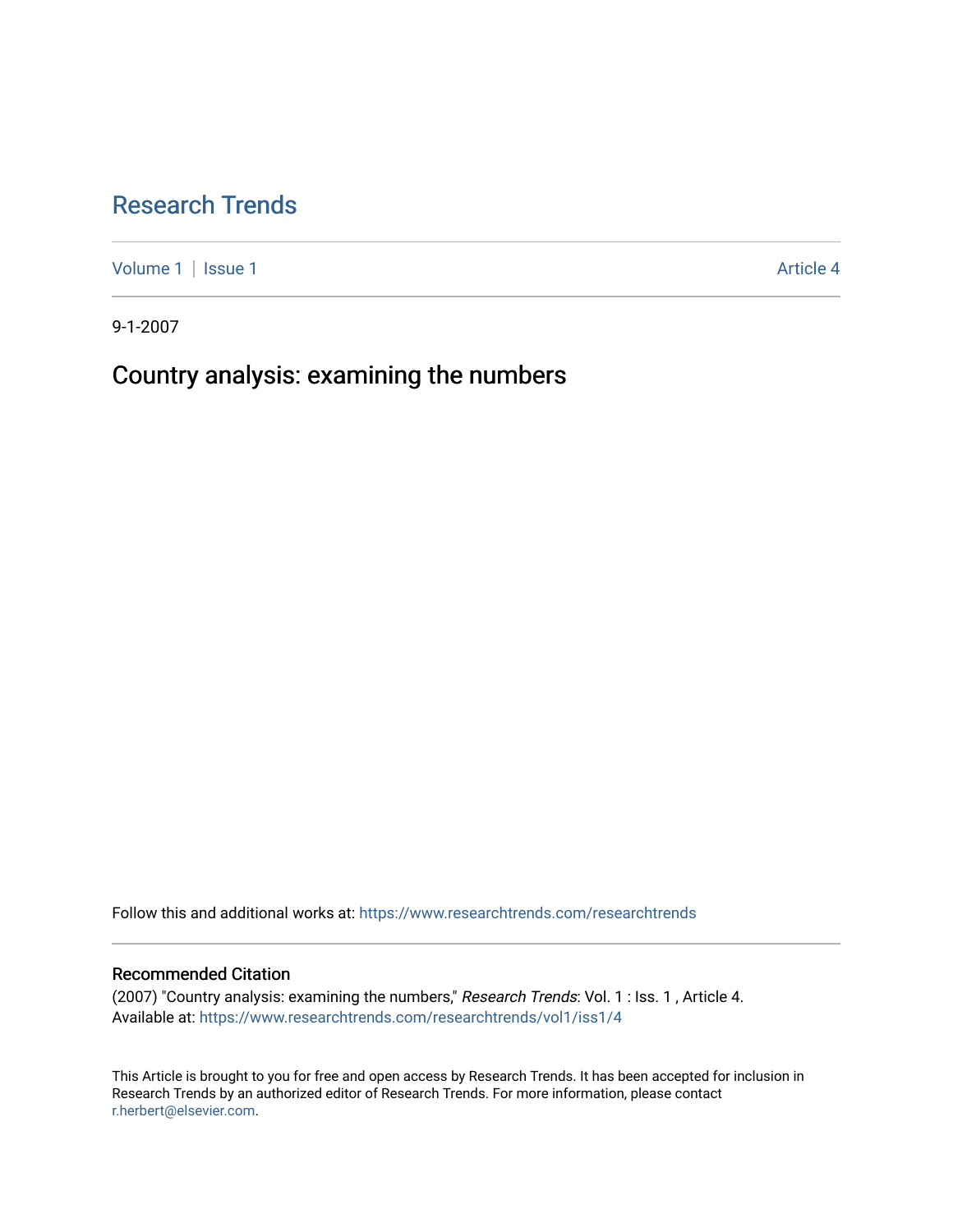#### Continued from page 3



## Figure 4 – Subject focus of Turkish research articles 2006 Source: Scopus

A clear relationship exists between research funding, researcher population and article outputs at a national level, and Turkey is no exception. Data like this can inform and guide policymakers at all levels to leverage the infrastructure of the national science system and cultivate a knowledge economy.

As an 'insider' so to speak, Cem Saraç, Professor of Engineering at Hacettepe University, Ankara, says there are two principle reasons that could explain the figures in the tables above (3). Both relate to policy changes. "The first one can be linked to the

Turkish Ministry of Health's strategy," he says. Indeed, OECD figures (4) show that health spending per capita in Turkey grew, in real terms, by an average of 5.8% per year between 2000 and 2005. This was one of the fastest growth rates in OECD countries and significantly higher than the OECD average of 4.3% per year. In addition, as part of a nationwide performancebased contribution payment system(5), implemented in training and research hospitals in 2004, clinic and deputy chiefs, chief interns and specialists receive additional scores providing they publish a definite number of papers.

"The second reason for the significant growth is the prerequisites, generally initiated after 2000, for applying for university degrees at Lecturer, Assistant Professor, Associate Professor and Full Professor levels," he continues. "My university stipulates that one has to write at least three international papers in order to apply for an Associate Professor Degree and another four international papers for a Full Professor Degree. While each university has its own requirements, prerequisites like these could also have affected article growth."

#### References:

(1) OECD Main Science and Technology Indicators, Vol. 2007

(2) OSYM (2007), Student Selection and Placement Center, Research and Publishing, from the **[World Wide Web](http://www.osym.gov.tr/)**

(3) Demirel, I.H., Sarac, C. and Ozgen T. (2007) "Science in Turkey, 1973-2006". Science Magazine, AAAS.

(4) OECD (2007) "OECD Health Data 2007, How Does Turkey Compare", Retrieved September 21, 2007 from the **[World Wide Web](http://www.oecd.org/dataoecd/46/5/38980477.pdf)**

(5) The Ministry of Health of Turkey "Performance-based payment system in the Ministry of Health Practices", Retrieved September 21, 2007 from the **[World Wide Web](http://www.saglik.gov.tr/EN/BelgeGoster.aspx?17A16AE30572D313AAF6AA849816B2EF07A5EC3E4D661B32)**

# Research trends



# Country analysis: examining the numbers

Research evaluation at country or national level is moving increasingly towards a metric-based system. The most obvious examples of these countries are Australia, with the Research Quality Framework, and the United Kingdom, with the Research Assessment Exercise, where policymakers and administrators are being called upon to submit metrics for national evaluation.

It is interesting to extract two of the indicators researchers, policymakers and administrators focus on, namely article count and citations received at country level. The differences in the number of articles published in each country may not be unexpected but the top 1% and 5% citation thresholds certainly warrant further attention.

### Methodology

An analysis was performed in Scopus to extrapolate the top 1% and 5% of cited papers for ten randomly selected countries within 27 subject categories. The results of this analysis can be found in Table 1 (downloadable at **[www.researchtrends.com](http://www.researchtrends.com/)**).

The table denotes the number of papers published in each country for a period of five individual years from 2002-6. These counts are then separated into 27 subject categories (as specified in Scopus.com). For each of these years and for each subject category, the number of papers that forms a part of the top 1% of highly cited papers was derived.

For the purpose of this analysis, it is important to note that the